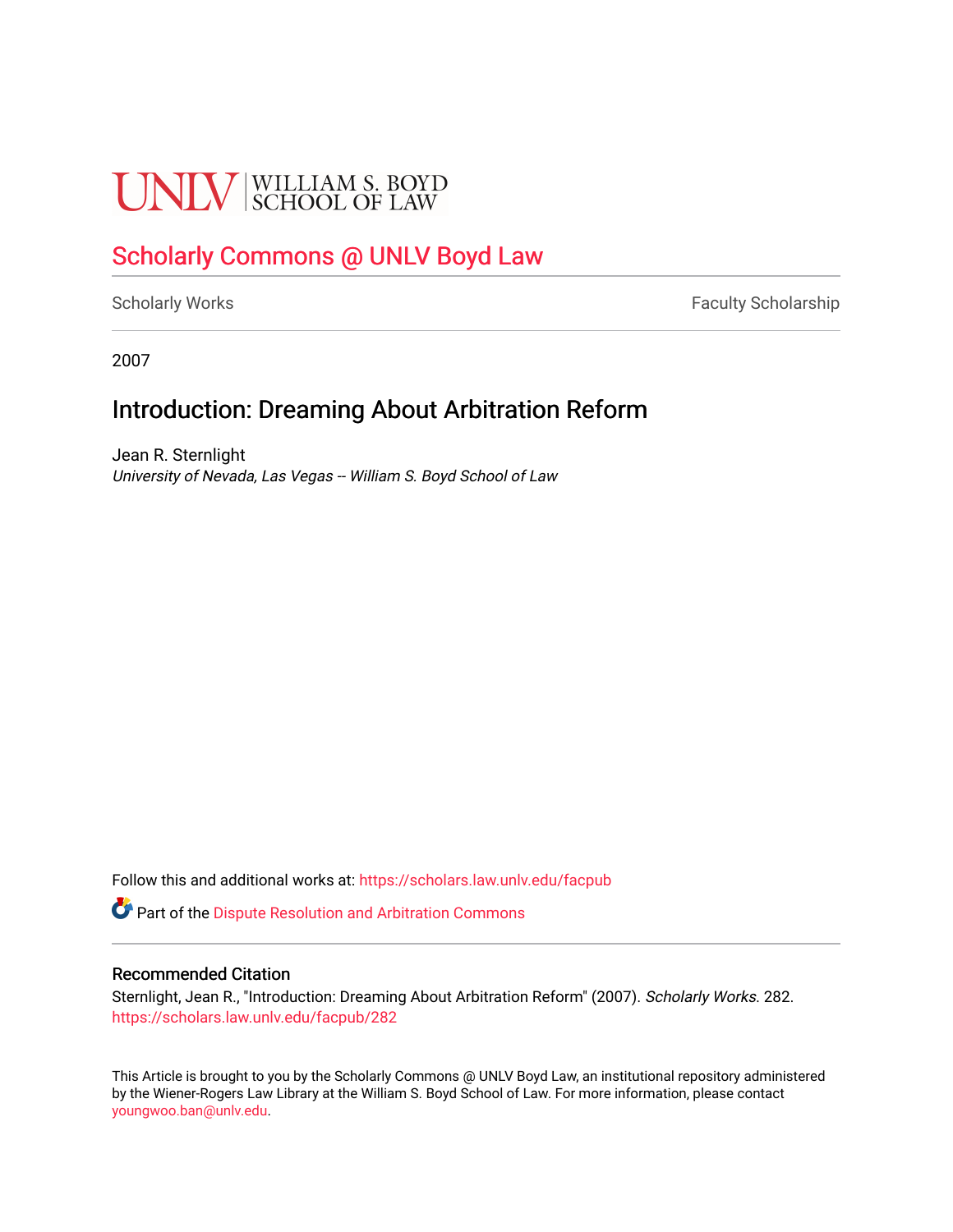## **INTRODUCTION: DREAMING ABOUT** ARBITRATION REFORM

### Jean R. Sternlight\*

Some peoples' dreams are really great, or at least really exotic. Reverend Martin Luther King had a history-changing dream, of the end of discrimination.1 Me, I had a dream about a really great conference on arbitration, and how it might ultimately help lead to legal reform of arbitration. While the dream may not have been the most exotic, thanks to the participants in this Symposium, and many others,<sup>2</sup> at least the first part of my dream has come true. We did host a very good conference. Perhaps this Symposium issue will even impact the nature of the law on arbitration in this country.

The Federal Arbitration Act ("FAA") is now eighty-two years old.<sup>3</sup> Thus, its age, alone, raises the question as to whether the statute is in need of reform. Beyond such ageism, the Act of late has become quite controversial. Originally adopted to allow businesses to knowingly choose a potentially quicker, cheaper, more expert arbitration process over litigation,<sup>4</sup> for many years the Act initially received little criticism or even attention. However, a series of Supreme Court decisions commencing in the mid-1980s made clear that the Act could be used not only in business-to-business settings, but also in contexts involving disputes between a business and a "little guy" consumer, employee, or franchisee.<sup>5</sup> When companies began to rely on these Supreme Court decisions to mandate that "little guys" resolve future disputes through private arbi-

<sup>\*</sup> Michael and Sonja Saltman Professor of Law & Director Saltman Center for Conflict Resolution, Boyd School of Law, University of Nevada, Las Vegas. I am grateful to Koa Perlac for his research assistance on this introduction.

<sup>&</sup>lt;sup>1</sup> Martin Luther King, Jr., I Have a Dream, Speech Delivered at the Lincoln Memorial (Aug. 28, 1963) (transcript and audio recording available at http://www.americanrhetoric.com/ speeches/mlkihaveadream.htm).

<sup>&</sup>lt;sup>2</sup> I owe special thanks to the following for helping make my dream a reality: Michael and Sonja Saltman, the inspirational founders and funders of the Saltman Center for Conflict Resolution; Dick Morgan and Joan Howarth, former dean and associate dean of the Boyd School of Law, who supported this event; Ray Patterson, Associate Director of the Saltman Center, who provided seemingly endless logistical direction and support; Mary Guidera, staff to the Center, who made sure people got registered and/or paid; and Paula Gregory, who pitched in at the last moment to make sure that people got where they needed to go. I am also very grateful to members of the *Nevada Law Journal* for their hard work in supporting the publication of these articles.

<sup>&</sup>lt;sup>3</sup> The Federal Arbitration Act, originally known as the U.S. Arbitration Act, was enacted in 1925. Act of Feb. 12, 1925, ch. 213, §§ 1-15, 43 Stat. 883-86 (current version at 9 U.S.C. §§ 1-16 (2000)).

**<sup>&#</sup>x27;** For the early history of the Act see, e.g., **IAN** R. MACNEIL, AMERICAN ARBITRATION LAW: REFORMATION, **NATIONALIZATION,** INTERNATIONALIZATION (1992); Jean R. Stemlight, *Panacea or Corporate Tool?: Debunking the Supreme Court's Preference for Binding Arbitration,* 74 WASH. U. L.Q. 637 (1996).

**<sup>1</sup>** For a tracing of this history, see Sternlight, *supra* note 4, at 644-74.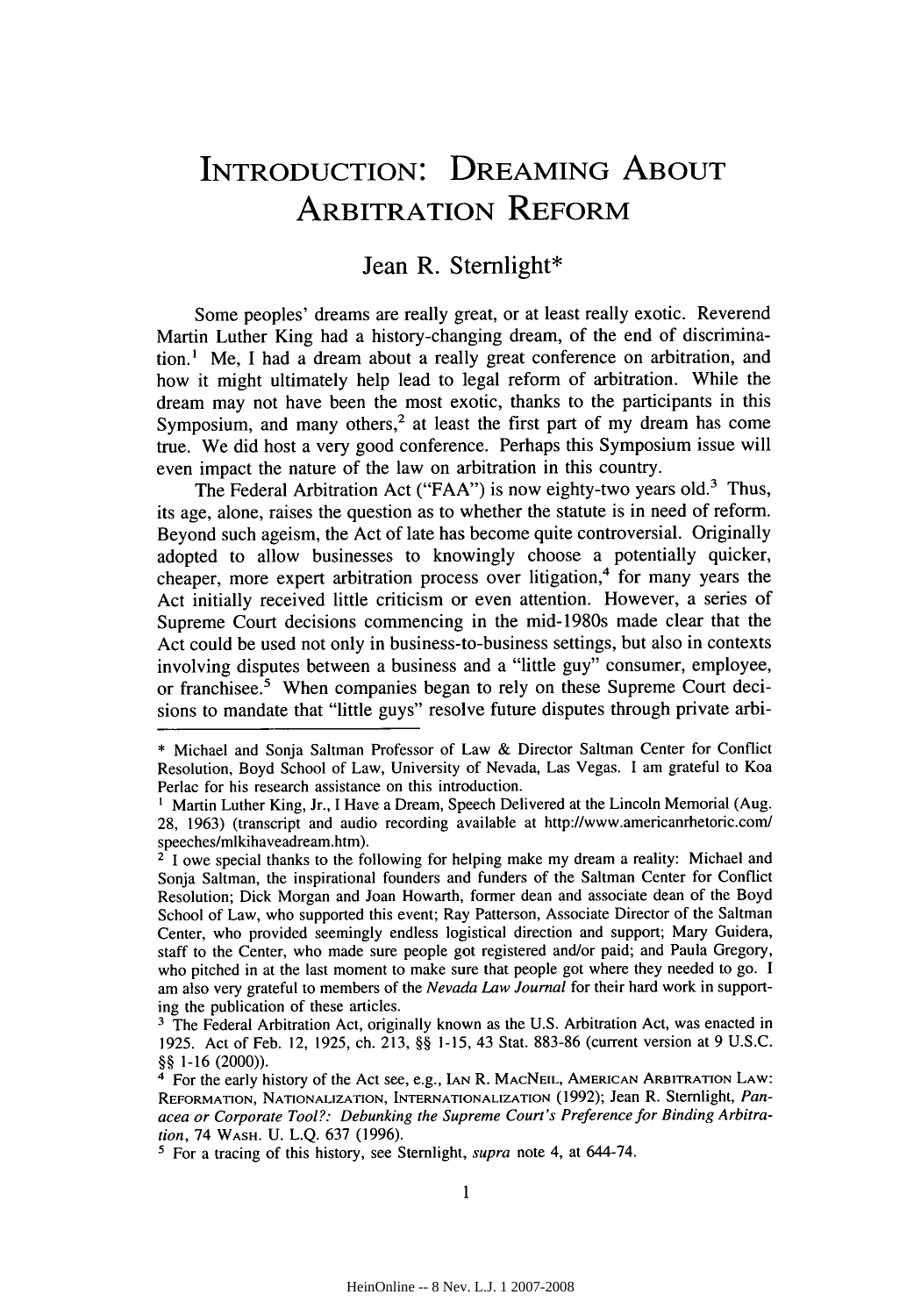tration rather than litigation, many commentators and even some courts condemned the practice and, at least indirectly, the **FAA** for permitting the practice.6 **Of** course, the Court's decisions permitting mandatory arbitration also have their defenders,<sup>7</sup> which is what makes for a controversy.

Apart from the disputes over mandatory arbitration, other aspects of the Federal Arbitration Act have recently engendered increased controversy as well. Whereas it once was assumed that disputants who chose arbitration would prefer a quick, inexpensive, informal, and private process, today some disputants and some commentators are seeking to create more complex hybrids between traditional arbitration and litigation.<sup>8</sup> For example, some disputants have written clauses seeking to replace the very limited review mechanisms, described in the FAA, with a far more extensive appellate process.<sup>9</sup> Also, the seemingly arcane question of whether arbitrators or courts should make certain arbitration-related decisions has recently received a great deal of attention from both courts and commentators.<sup>10</sup> The existence of mandatory arbitration has a substantial impact on discussion of these issues as well, in that the nature of appellate review and division of jurisdictional powers can affect both the extent and impact of mandatory arbitration.<sup>11</sup>

**<sup>6</sup>** For some of the best and certainly most colorful critiques of mandatory arbitration, see *Knepp v. Credit Acceptance Corp. (In re* Knepp), 229 B.R. 821, 827 (Bankr. N.D. Ala. 1999) ("The reality that the average consumer frequently loses his/her constitutional rights and right of access to the court when he/she buys a car, household appliance, insurance policy, receives medical attention or gets a job rises as a putrid odor which is overwhelming to the body politic."); Paul D. Carrington & Paul H. Haagen, *Contract and Jurisdiction,* 1996 Sup. CT. REV. 331, 401 (1996) ("[T]he arbitration law made by the Court is a shantytown."); David S. Schwartz, *Enforcing Small Print to Protect Big Business: Employee and Consumer Rights Claims in an Age of Compelled Arbitration,* 1997 Wis. L. REV. 33, 36 (stating, referring to arbitration jurisprudence, "[t]he Supreme Court has created a monster"). *I See, e.g.,* Stephen **J.** Ware, *The Case for Enforcing Adhesive Arbitration Agreementswith Particular Consideration of Class Actions and Arbitration Fees,* 5 J. AM. ARB. 251,

<sup>261 (2006).</sup>

**<sup>8</sup>***See generally* Edward Brunet, *Replacing Folklore Arbitration with a Contract Model of Arbitration,* 74 TUL. L. REv. 39 (1999).

**<sup>9</sup>**For discussion of this issue, see Sarah Rudolph Cole, *Revising the FAA to Permit Expanded Judicial Review of Arbitration Awards,* 8 NEV. L.J. 214 (2007); Christopher R. Drahozal, *Codifying Manifest Disregard,* 8 NEV. L.J. 234 (2007); Richard C. Reuben, *Process Purity and Innovation: A Response to Professors Stempel, Cole, & Drahozal,* 8 NEV. L.J. 271 (2007); Richard E. Speidel, *Parties' Power to Vary Standards for Review of International Commercial Arbitration Awards,* 8 NEV. L.J. 314 (2007); Jeffrey W. Stempel, *Keeping Arbitrations from Becoming Kangaroo Courts,* 8 NEV. L.J. 251 (2007); Maureen A. Weston, *Preserving the Federal Arbitration Act by Reining in Judicial Expansion and Mandatory Use,* 8 NEV. **L.J.** 385 (2007).

**<sup>10</sup>** For discussion of this issue, see William W. Park, *Determining an Arbitrator's Jurisdiction: Timing and Finality in American Law,* 8 NEV. L.J. 135 (2007); Alan Scott Rau, *Federal Common Law and Arbitral Power,* 8 NEV. L.J. 169 (2007); Stephen **J.** Ware, *Arbitration Law's Separability Doctrine After* Buckeye Check Cashing, Inc. v. Cardegna, 8 **NEV.** L.J. 107 (2007).

<sup>&</sup>lt;sup>11</sup> For example, opponents of mandatory arbitration would typically prefer that judges, rather than arbitrators, decide whether an arbitration clause is valid. Such opponents fear that arbitrators might, at least unconsciously, be influenced by their eagerness to hear an arbitration and thus refuse to find the clause invalid. *See* Jean R. Stemlight, *Rethinking the Constitutionality of the Supreme Court's Preference for Binding Arbitration: A Fresh Assessment of Jury Trial, Separation of Powers, and Due Process Concerns,* 72 **TUL.** L.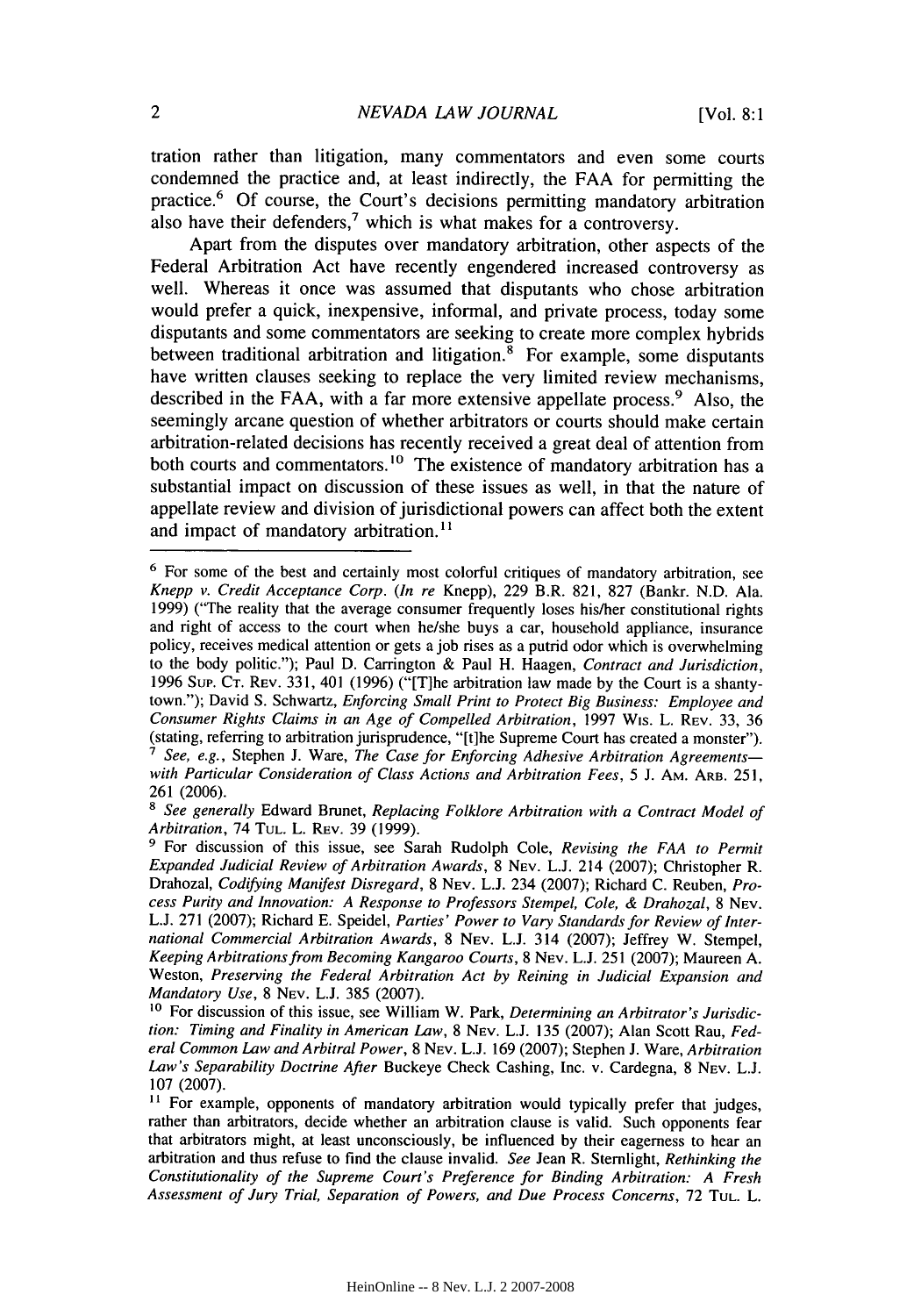#### *INTRODUCTION*

Although academics have spent a great deal of time and pages bashing the Supreme Court's recent interpretation of the Federal Arbitration Act, they have devoted far less energy to the more positive mission of trying to reform the statute, assuming reform is needed. In an attempt to take some positive steps towards reform, co-authors Edward Brunet, Richard Speidel, Stephen Ware, and I decided to write a book discussing what if any reforms of the FAA are needed.<sup>12</sup> While we did not agree amongst ourselves as to what reforms were needed,  $13$  we all found that the process of thinking through possible legislative reform, and debating it amongst ourselves, was very rewarding.

This Symposium is an outgrowth of the book project. As Director of the Saltman Center for Conflict Resolution, I have the luxury of being able to host conferences related to the topic of conflict resolution. I decided to invite some of the best-known and respected arbitration scholars in the country to come to Las Vegas and opine on how if at all the Federal Arbitration Act should be revised. To my delight (and a bit of shock), every single invitation I extended was accepted, and this terrific group of articles is the result.<sup>14</sup>

Those of us who participated in the Symposium know that it was a great deal of fun.<sup>15</sup> But, I believe I speak for the entire group of scholars when I say that we fervently hope that this Symposium will prove to be valuable not only to us, but to policy makers as well. The potential for reform of the Federal Arbitration Act is real. For example, on July 12, 2007, the Arbitration Fairness Act of 2007 was introduced before both the House and Senate.<sup>16</sup> This bill, if passed, would amend the FAA to prohibit the use of mandatory arbitration with respect to consumers, employees, or franchisees.<sup>17</sup> Similarly, on June 12, 2007, the Subcommittee on Commercial and Administrative Law for the House Judiciary Committee held a hearing on whether mandatory binding arbitration

<sup>15</sup> We are, after all, a bunch of arbitration nerds.

**<sup>16</sup>**Arbitration Fairness Act of 2007, S. 1782, 110th Cong. (2007); Arbitration Fairness Act of 2007, H.R. 3010, 110th Cong. (2007).

*<sup>17</sup>See* Arbitration Fairness Act of 2007, H.R. 3010, § 4. Note that Congress has already passed legislation proscribing the use of mandatory arbitration with respect to automobile franchisees and prohibited payday lenders form imposing arbitration on military personnel. The Motor Vehicle Franchise Contract Arbitration Fairness Act of 2001 was signed into law as part of the 21st Century Department of Justice Appropriations Authorization Act, Pub. L. No. 107-273, § 11028, 116 Stat. 1758, 1835-36 (2002). As part of a Department of Defense authorization bill, Pub. L. No. 109-364, it is "unlawful for any creditor to extend consumer credit to a covered member or a dependent of such member with respect to which **. . .** the creditor requires the borrower to submit to arbitration or imposes onerous legal notice provisions in the case of a dispute." **10** U.S.C. § 987(e)(3) (2000).

REV. 1, 24 (1997) ("[A]rbitrators are even less likely to void purported arbitration agreements than are courts."). The question of whether arbitrators or instead courts should make these rulings has led to a split among federal courts of appeal. *Compare* Alexander v. Anthony Int'l, L.P., 341 F.3d 256 (3d Cir. 2003), *with* Hawkins v. Aid Ass'n for Lutherans, 338 F.3d 801, 807 (7th Cir. 2003).<br><sup>12</sup> Edward Brunet, Richard E. Speidel, Jean R. Sternlight & Stephen J. Ware, Arbi-

TRATION LAW **IN** AMERICA: A CRITICAL AssESSMENT (2006).

<sup>&</sup>lt;sup>13</sup> Indeed, Chapter 7 of the book contends a colloquy on some of our disagreements.

<sup>&</sup>lt;sup>14</sup> Following the dream metaphor, I was reminded a bit of the famous line from the movie *Field of Dreams* (Gordon Co. 1989), albeit alluding to a baseball diamond: "If you build it, he will come." Internet Movie Database, http://www.imdb.com/title/tt0097351/quotes (last visited Oct. 20, 2007). We created the conference and the experts came to Las Vegas.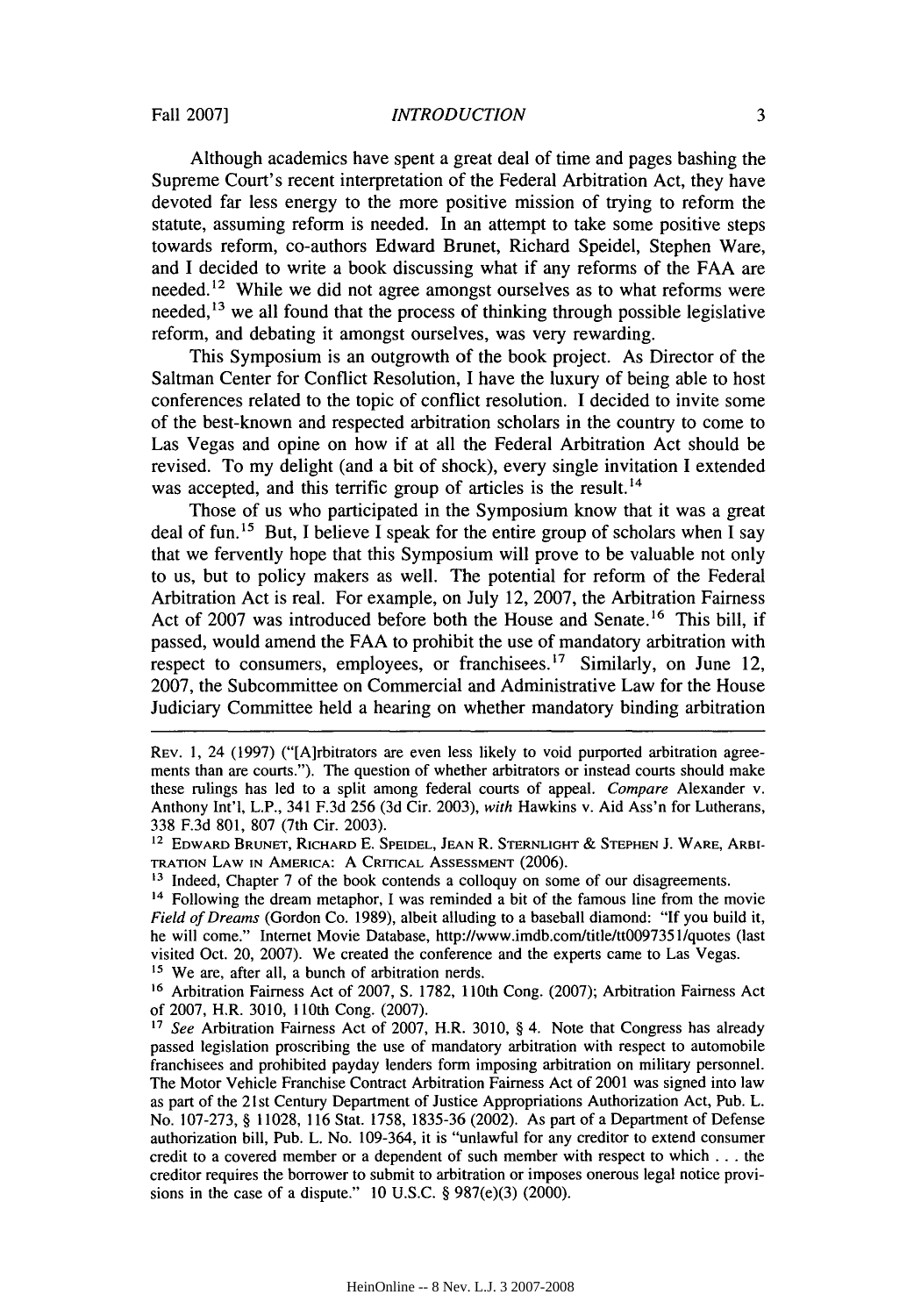agreements are fair to consumers. 18 Thus, it is clear that there is interest, in Congress, in considering potential reform of the FAA.<sup>19</sup>

In organizing the Symposium, I basically asked each invitee to write about whatever aspect of FAA potential reform they found most compelling. Yet, notwithstanding this libertarian approach, the panelists' remarks divided themselves fairly neatly into five panels, as discussed below.

Participants in the first panel all examine the question of whether and when agreements to arbitrate ought to be enforceable. Professor Richard Bales and co-author Christopher Kippley present an argument regarding the type of consent that ought to be required before pre-dispute arbitration agreements would be enforceable with respect to consumers and employees.<sup>20</sup> They urge that just as workers are protected, by statute, from waiving their rights to benefits, so too should all consumers and employees be protected from agreeing, unwittingly, to resolve future disputes through binding arbitration rather than through litigation. Next, Professor Amy Schmitz also examines the dangers of enforcing small-print contracts of adhesion mandating arbitration.<sup>21</sup> However, rather than urging the outright ban of pre-dispute arbitration clauses in the consumer and employment settings, she instead suggests that Congress impose minimum standards of fairness with respect to such clauses. Then Professor Michael Green examines the question of what if any steps Congress might take to encourage *post*-dispute agreements to arbitrate.<sup>22</sup> Green asserts that if opponents to mandatory employment arbitration are successful in banning pre-dispute agreements to arbitrate employment disputes, it is critically important simultaneously to find means to encourage post-dispute agreements to arbitrate. Otherwise, urges Green, the many potential benefits of arbitration over litigation for both employees and employers will be lost.<sup>23</sup> Finally, as the last participant in the first panel, I seek to turn matters a bit on their head. As a longtime opponent of the imposition of mandatory arbitration on "little guys," I

*<sup>18</sup> Hearing on the "Mandatory Binding Arbitration Agreements: Are They Fair for Consumers?" Before the Subcomm. on Commercial and Administrative Law of the H. Comm. on the Judiciary,* 110th Cong. (2007). Testimony was provided by F. Paul Bland, Jr., a Staff Attorney for Public Justice, who has litigated many cases seeking to invalidate mandatory arbitration provisions; David S. Schwartz, a professor at the University of Wisconsin Law School who has written multiple articles opposing mandatory arbitration; Mark J. Levin, an attorney at a large firm who regularly defends his lender clients' use of mandatory arbitration; and Jordan Fogal, a senior citizen who was required to bring her claims against her home builder in arbitration and believes she received highly unfair treatment.

<sup>&</sup>lt;sup>19</sup> Because the Supreme Court has interpreted the preemptive scope of the Federal Arbitration Act very broadly, state legislatures have quite limited power to reform arbitration practices. For discussion of preemption issues, see Edward Brunet, *The Minimal Role of Federalism and State Law in Arbitration,* 8 NEV. L.J. 326 (2007).

**<sup>20</sup>** Christopher J. Kippley & Richard A. Bales, *Extending OWBPA Notice and Consent Protections to Arbitration Agreements Involving Employees and Consumers,* 8 NEV. L.J. 10 (2007).

**<sup>21</sup>**Amy J. Schmitz, *Dangers of Deference to Form Arbitration Provisions,* 8 NEV. L.J. 37 (2007).

**<sup>22</sup>**Michael Z. Green, *Measures to Encourage and Reward Post-Dispute Agreements to Arbitrate Employment Discrimination Claims,* 8 NEv. L.J. 58 (2007).

**<sup>23</sup>***Id.* at 60.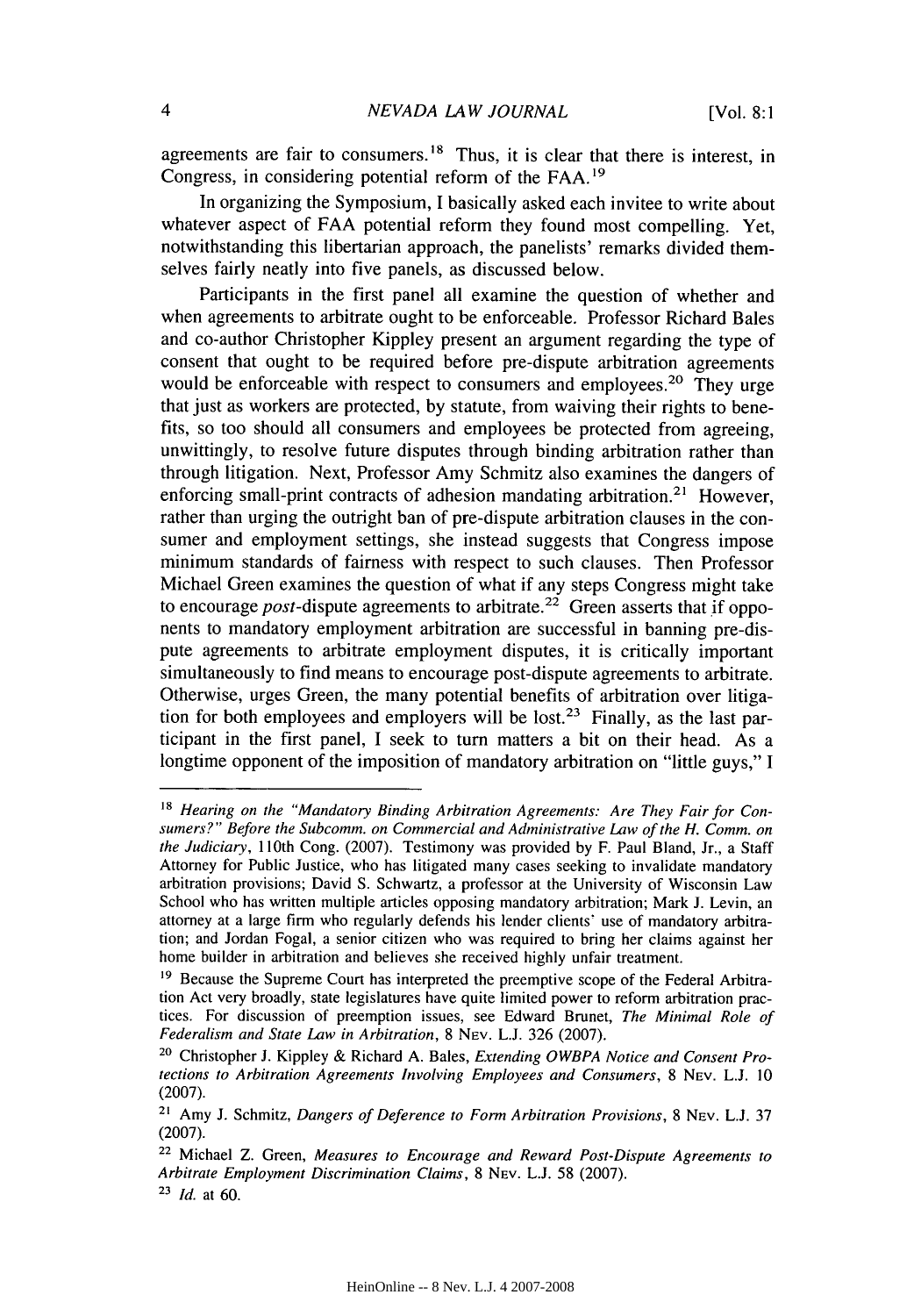have frequently urged Congress, states, or courts to ban the practice.<sup>24</sup> In this presentation, for a change of pace, I decided to defend the practice of mandatory arbitration but only if imposed on the company, rather than on the little guy.25 From both a policy and a constitutional perspective, I consider why it might be acceptable for Congress to impose arbitration on companies, even if it is not acceptable in my view for private companies to impose arbitration on little guys.

The second panel of the Symposium focuses on issues pertaining to how responsibilities and legal issues should be divided between arbitrators and courts. As the commentators recognize, these issues of "separability" and jurisdiction are often seen as the most complex in arbitration. In *Prima Paint Corp. v. Flood & Conklin Manufacturing*  $Co.$ *<sup>26</sup> the Supreme Court explained that* arbitration clauses and the contracts in which they are contained are "separable," and that arbitrators rather than courts should typically determine the validity of the container contract. Professor Stephen Ware, first, focuses on the Supreme Court's most recent foray into this morass: *Buckeye Check Cashing Inc. v. Cardegna.*<sup>27</sup> Considering how *Buckeye* might be reconciled with such prior Supreme Court decisions as *Prima Paint,28 First Options of Chicago, Inc. v. Kaplan,29* and *Howsam v. Dean Witter Reynolds, Inc.* **,30** Ware boldly calls for a repeal of the separability doctrine in order to better honor parties' contractual intentions.<sup>31</sup> Professor William Park, next, addresses doctrines of separability and jurisdiction from the perspective of one deeply versed in international as well as domestic arbitration. Showing that the Supreme Court's approach is closely analogous to the way other countries have approached these jurisdictional issues, Park concludes: "While not entirely free from doubt, the American cases are probably getting things more right than wrong."<sup>32</sup> Finally Professor Alan Rau provides his rationale for why the Federal Arbitration Act

**<sup>24</sup>***See, e.g.,* Jean R. Sternlight, *Creeping Mandatory Arbitration: Is it Just?,* 57 **STAN.** L. REV. 1631, 1674-75 (2005) (asserting privately imposed mandatory arbitration is "unjust"); Sternlight, *supra* note **11,** at 99-100 (calling upon courts to recognize that mandatory arbitration is often unconstitutional); Sternlight, *supra* note 4, at 712 (urging that if the Supreme Court does not revise its arbitration jurisprudence, Congress should either bar mandatory arbitration or allow state legislatures to pass protective legislation). I therefore enthusiastically support the recently introduced Arbitration Fairness Act of 2007.

**<sup>25</sup>**Jean R. Stemlight, *In Defense of Mandatory Arbitration* (if *Imposed on the Company), 8* NEV. L.J. 82 (2007).

**<sup>26</sup>**Prima Paint Corp. v. Flood & Conklin Mfg, 388 U.S. 395 (1967).

**<sup>27</sup>**Buckeye Check Cashing, Inc. v. Cardegna, 546 U.S. 440 (2006) (holding that challenge asserting contract as a whole is void as a matter of public policy must be heard by arbitrator rather than by court, while recognizing that challenges to arbitration clause in particular shall be heard by courts).

*<sup>28</sup>Prima Paint,* 388 U.S. 395.

**<sup>29</sup>**First Options of Chi., Inc. v. Kaplan, 514 U.S. 938, 944 (1995) (holding that court, rather than arbitrator, must rule on question of whether container agreement was ever formed).

**<sup>30</sup>**Howsam v. Dean Witter Reynolds, Inc., 537 U.S. 79, 83-84 (2002) (reiterating that courts rather than arbitrators should decide "gateway" disputes as to whether arbitration clause applies to a particular dispute, while holding that arbitrator should decide timeliness of claim brought in arbitration).

**<sup>31</sup>**Ware, *supra* note 10.

**<sup>32</sup>**Park, *supra* note 10, at 168.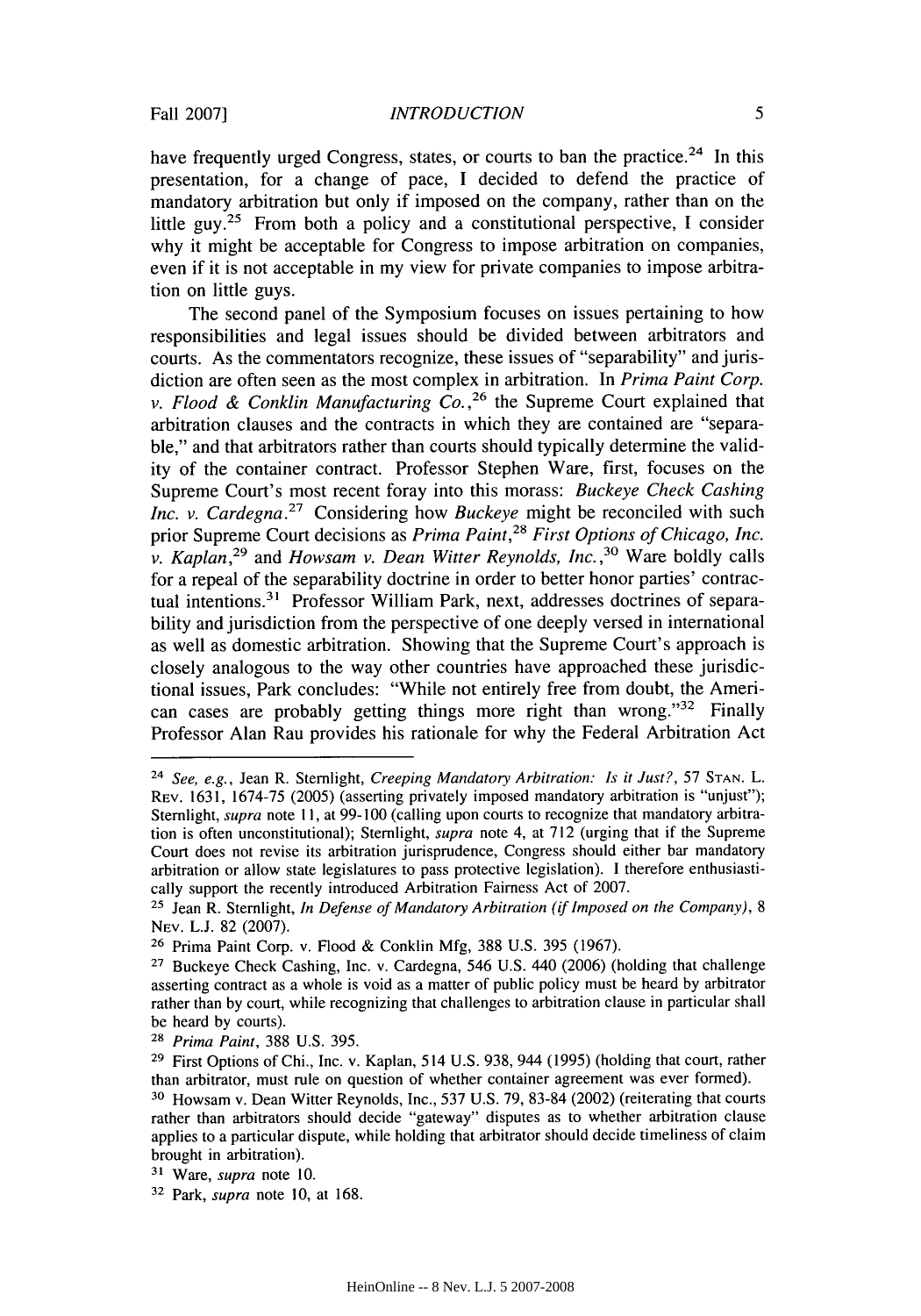should not be revised with respect to separability (or any other matter).<sup>33</sup> As to separability, Rau has previously explained that while the doctrine is often misunderstood, he for one finds it "unproblematical."<sup>34</sup> Defending that notion as well as courts' generally superior abilities as compared to legislators, Rau colorfully proclaims: "The power of Congress over the practice of arbitration should, I think, be precisely equivalent to that of the Czar over the far-flung peasant villages of Russia-absolute, but exercised at an inconceivably remote distance."35

The third panel focuses on the terms under which courts should be able to vacate arbitral awards. Several of the panelists favor amending the FAA to allow for more expansive review than currently permitted by section 10 of the Act, although they differ substantially on the specifics. For example Professor Sarah Cole, espousing the virtues of freedom of contract, urges that the FAA be amended to "permit parties to agree to expanded judicial review, so long as the court's review of the award does not compromise the institutional integrity of the courts."36 Professor Christopher Drahozal focuses on "manifest disregard" as a basis for vacating arbitral awards, rather than on contractual expansions of section 10.<sup>37</sup> As Drahozal notes, although courts generally allow arbitral awards to be vacated due to their manifest disregard of the law, this doctrine lacks good support as a matter of either doctrine or case law.<sup>38</sup> He advocates that the doctrine ought to be codified to support the integrity of the court system. 39 Professor Jeffrey Stempel focuses on the implications of mandatory or "mass" arbitration for determination of an appropriate vacatur standard.<sup>40</sup> As a prudential matter, Stempel urges that opponents of mandatory arbitration are better off seeking an improved vacatur standard, which would help ensure that arbitrators apply the law, than opposing the enforcement of mandatory arbitration provisions altogether. $41$ 

However, not all the presenters favor the use of expanded review. Professor Richard Reuben instead states: "[T]he displacement of finality with substantive judicial review, if codified, will greatly undermine the arbitration process, its attractiveness as an alternative to public adjudication or negotiated settlement, and its utility as an aid to the judiciary as a forum for the expeditious resolution of disputes."42 Thus, Reuben urges that "[r]ather than requiring or permitting substantive judicial review **...** the FAA should maintain its

**<sup>3&#</sup>x27;** Rau, supra note 10, at 169 ("[I]t would be far better if we were to leave the FAA completely alone.").

**<sup>34</sup>**Alan Scott Rau, *Everything You Really Need to Know About "Separability" in Seventeen Simple Propositions,* 14 AM. REV. INT'L ARB. **1,** 3 (2003).

**<sup>31</sup>**Rau, *supra* note 10, at 169.

**<sup>36</sup>**Cole, *supra* note 9, at 214.

<sup>7</sup> Drahozal, *supra* note 9.

**<sup>38</sup>**No language in the FAA supports the use of "manifest disregard" review, and the Supreme Court has only supported the doctrine in dictum. Wilko v. Swan, 346 U.S. 427, 436 (1953), *overruled on other grounds by* Rodriguez de Quijas v. Shearson/American Express, Inc., 490 U.S. 477 (1989).

**<sup>39</sup>**Drahozal, *supra* note 9, at 235.

**<sup>40</sup>**Stempel, *supra* note 9, at 251.

<sup>41</sup>*Id.* 42 Reuben, *supra* note 9, at 272.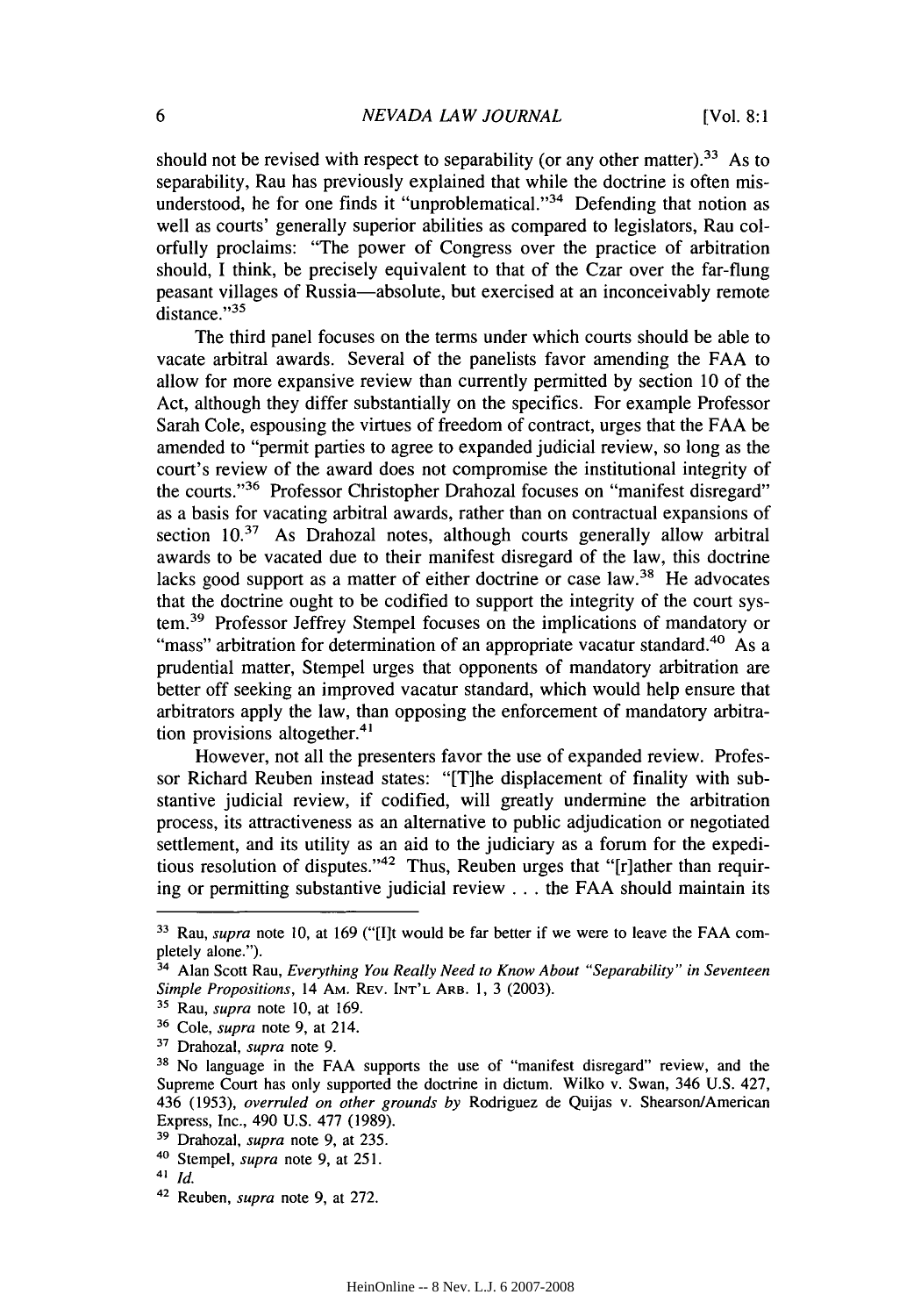current narrow grounds for substantive review and be amended to resolve a split in the lower courts, to make clear that parties cannot contract for substan tive judicial review . . . .<sup>743</sup>

Finally, switching gears to consider the international context, Professor Richard Speidel considers how contractually expanded review, such as that discussed by Professor Cole,<sup>44</sup> might be treated in an international contract.<sup>45</sup> Speidel is concerned with the potential for lack of parity between the treatment afforded to domestic and foreign arbitral awards. He urges that it ought not to be permissible, in the international setting, to expand the scope of review beyond that permitted by treaty, and that the relevant laws ought to be revised to ensure that result.<sup>46</sup>

The fourth panel focuses on multi-jurisdictional issues brought into play by the Federal Arbitration Act and its interpretation. Professor Edward Brunet discusses what he sees as the anomalous fact that "federal law has been permitted to run roughshod over the subtleties of state efforts to regulate aspects of arbitration."47 One might have expected that states rather than the federal government would play a major role in regulating arbitration, says Brunet, given that contractual and consumer matters are typically left to states' police powers, given that states are typically allowed to provide their own procedural rules, and given the Supreme Court's current supposed devotion to federalism values.<sup>48</sup> To correct this situation, Brunet urges that the FAA be amended to specify no intent to preempt the field of arbitration regulation. 49 Turning, then to the international setting, Professor Catherine Rogers considers how the arrival of "have-nots" into the world of international arbitration will and should affect the nature of arbitration that crosses international boundaries.<sup>50</sup> Specifically, whereas international arbitration has traditionally been premised on the supposition that two sophisticated parties with relatively equal bargaining power voluntarily agreed to arbitrate rather than litigate their disputes, Rogers explains that globalization and increased reliance on the Internet have now brought both consumers and employees into the world of international arbitration. Looking at the effect these new arrivals may have on the system of international arbitration, Rogers concludes that such arbitration has the potential to "operate as an instrument for.., mediating conflicting national laws and policies, for securing effective transnational regulation, and for generating international public policy norms."<sup>51</sup> She believes that other countries' protection of consumers and employees from unfair processes may ensure that international arbitration involving "have-nots" will be fairer than its domestic counterpart.<sup>52</sup>

<sup>43</sup>*Id.*

*<sup>4</sup> See* Cole, *supra* note 9.

<sup>41</sup> Speidel, *supra* note 9.

<sup>46</sup>*Id.* at 323-25.

<sup>47</sup> Brunet, *supra* note 19, at 326.

<sup>48</sup> *Id.*

<sup>49</sup> *Id.* at 340.

**<sup>50</sup>**Catherine A. Rogers, *The Arrival of the "Have-Nots" in International Arbitration, 8* NEV. L.J. 341 (2007).

*<sup>51</sup>Id.* at 384.

**<sup>52</sup>***Id.* at 360.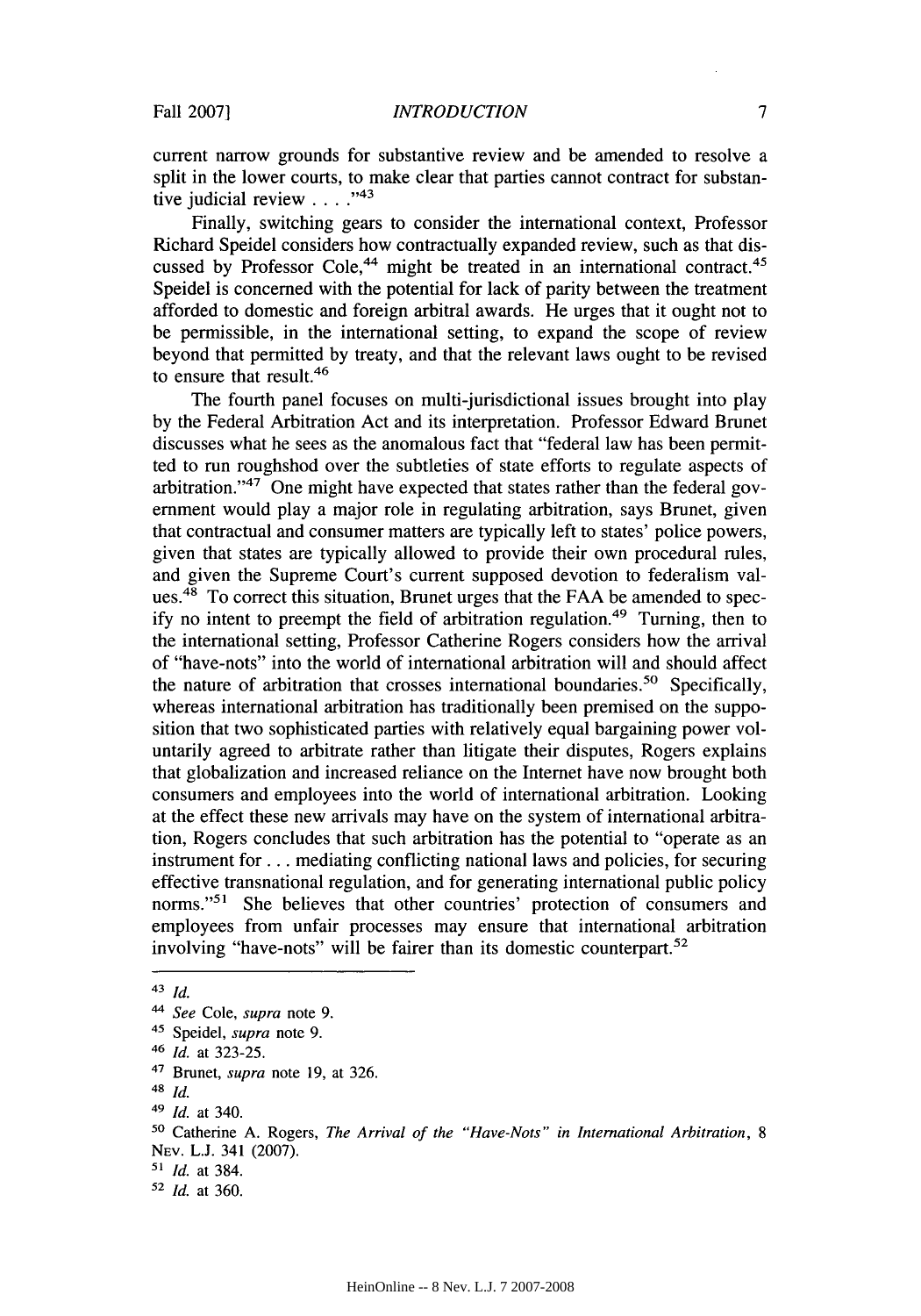The fifth panel of the Symposium looks at the FAA through a wide-angle lens, rather than focusing on particular narrow aspects that might be in need of reform. Professor Maureen Weston traces the history of the Act and argues that whereas the Act was "[o]stensibly designed to provide for the voluntary private adjudication of disputes, [it] generates thousands of lawsuits, is vociferously challenged by consumer protection groups, widely criticized in scholarly articles, and is judicially determined to preempt and thus substantially restrict states' ability to enact legislation responsive to constituent concerns."<sup>53</sup> Therefore, urges Weston, Congress ought to pass legislation that returns the FAA to its roots by limiting its preemptive scope and either exempting consumer and employment disputes altogether or, at minimum, providing extra protections for consumers or employees who are contractually mandated to take claims to arbitration.54 Next Professor David Schwartz, a long-time critic of the Supreme Court's arbitration jurisprudence,<sup>55</sup> sounds similar themes when he contends that "[w]e are nearing the quarter-century mark in the Supreme Court's misguided reinterpretation of the Federal Arbitration Act."<sup>56</sup> He targets the Court's decisions permitting the growth of mandatory arbitration and urges that these decisions are bad not only because they support unfair policy,<sup>57</sup> but also because "the forcing of employment and consumer cases into the mandatory arbitration system has created inexorable pressures to judicialize arbitration."<sup>58</sup> Thus, addressing himself to those who love arbitration as it was, Schwartz urges that the FAA be amended to exempt consumer and employment disputes from pre-dispute arbitration.59 Finally, Professor Thomas Stipanowich ends the Symposium by examining how the law of binding arbitration is affecting the law of other dispute resolution processes.<sup>60</sup> Stipanowich explains that binding arbitration is no longer the main game in town, and that contracts are increasingly calling for the use of other informal processes such as non-binding arbitration and mediation. Also, contracts increasingly include step-dispute resolution clauses that anticipate the potential use of multiple processes.<sup>61</sup> Yet, courts are not quite sure how to handle these non-arbitration clauses and are inconsistent as to whether they apply the Federal Arbitration Act to processes other than binding arbitration.<sup>62</sup> Stipanowich urges that "the burden generally outweighs whatever benefits may be achieved by viewing ADR processes

**<sup>53</sup>**Weston, supra note 9, at **386** (footnote omitted).

*<sup>54</sup> Id.* at 398-99.

*<sup>51</sup>See, e.g.,* Schwartz, *supra* note 6; David S. Schwartz, *Correcting Federalism Mistakes in* Statutory *Interpretation: The Supreme Court and the Federal Arbitration Act,* 67 LAW & **CONTEMP.** PROBS. 5 (2004).

**<sup>56</sup>**David S. Schwartz, *If You Love Arbitration, Set It Free: How "Mandatory" Undermines "Arbitration,"* 8 NEV. L.J. 400, 400 (2007).

<sup>&</sup>lt;sup>57</sup> Schwartz does not present fairness arguments here, but rather alludes to his own and others' prior work. *Id.* at 401.

**<sup>58</sup>** *Id.*

**<sup>59</sup>***Id.* at 422.

**<sup>(</sup>I** Thomas **J.** Stipanowich, *The Arbitration Penumbra: Arbitration Law and the Rapidly Changing Landscape of Dispute Resolution,* **8** NEV. L.J. 427 (2007).

**<sup>61</sup>** Such clauses might for example state that disputants need to attempt good faith negotiation, but that if that fails they should then mediate, and that if mediation fails they should resolve the dispute through binding arbitration.

**<sup>62</sup>**Stipanowich, *supra* note 60, at 437.